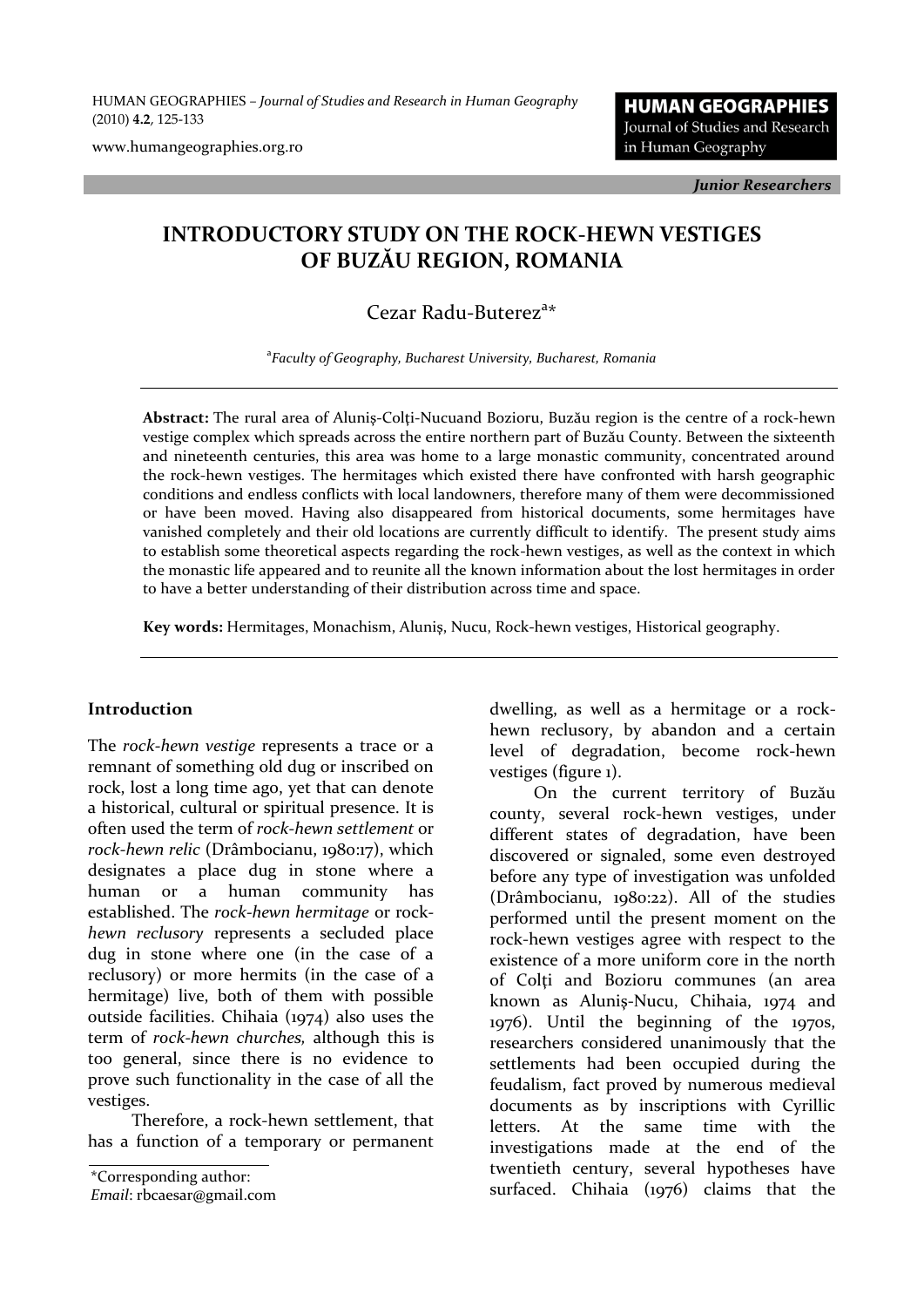settlements have passed through several stages of occupation, in different historical periods. The same author distinguishes a medieval period of the hermitages in the Aluniş – Nucu area, which he relates with the hesychast irradiation from Kilifarevo, between the years 1346-1371, still he admits that their worship function could be much older.

Iorgulescu (1892) is the only one that brings down the period of digging and utilization of the settlements before our era; however his statements are not substantiated. Currently, we follow Drâmbocianu's dating (1980), which, by the age criterion, divided the vestiges into four big categories (table 1).

The authenticity of Drâmbocianu's classification is, however, extremely relative. The principle of analogy resides at the basis of the effectuated dating. Excepting Pestera<sup>1</sup> vestige, for all the others, the research has only appealed to the incisions, these being firstly identified, and then compared to other



Figure 1. The interrelations between the terms which contain the word rock-hewn

| Table 1. The main dating of the rock-hewn |
|-------------------------------------------|
| vestiges                                  |
|                                           |

| <b>DATING</b>        | Drâmbocianu, 1980           |
|----------------------|-----------------------------|
| Pre-Christian-       | Pestera                     |
| VI-IV centuries BC.  |                             |
| Paleo-Christian –    | Peştera lui Iosif, Peştera  |
| $III - VI$ centuries | lui Dionisie, Piatra        |
|                      | Ingăurită, Gura             |
|                      | Tătarilor, Aluniș           |
|                      | Ensemble                    |
| Feudal-              | Agatonul Nou,               |
| XIII century         | Bucătăria, <b>Fundătura</b> |
| Cannot be dated      | Agatonul Vechi,             |
|                      | Ghereta                     |

The vestiges that served as hermitages are marked with bold-face; the vestiges that are supposed to have served as worship places are marked with italics; *Note:* since we are dealing with endonym, throughout the article we will use only their Romanian names.

analogous vestiges found in Romania or in other European countries (Drâmbocianu, 1980). Thereby, on the basis of the relative age of the incised symbols, it has been considered that the vestige has a close age in respect to these. The problem consists in the fact that the incisions can be much more recent than the proper vestiges, and the incision age equals vestige age relation may not be true. The beginning of monastic life in the northern part of Buzău County is strongly connected with the existence of the rock-hewn vestiges, the area of the later perfectly overlapping the religious center formed here and registered by the Steward Constantin Cantacuzino on his map from 1700 as "*Schiturile monahilor*" 2 (The hermitages of the monks). The first monastic settlements were characterized by the practice of asceticism, proved by both the '*hramuri*' (titular saints) of the oldest reclusories (Chihaia, 1974), and by the charters which demonstrate that three of the hermitages become monasteries with a coenobitic organization only in the sixteenth century. The former monastery of Găvanele had been founded and was functioning according to the hermitage dogma, as we can find out from the '*pisanie*' (founding inscription). The number of monks from these hermitages was reduced, although when it exceeded twelve, a new community was created, established in another place (Mândricel, 2006).

### **The hermitages from the Aluniş-Nucu area**

It is very difficult to establish how many hermitages existed in the area of the rockhewn vestiges, taking into consideration the fact that not all of them were contemporary one with another and their founding wasn't registered in the documents. The oldest certification is that of a hermitage organized in a rock-hewn settlement, namely the hermitage of Aluniş, in 1524, when, in a charter of Radu from Afumati. it is mentioned that the estate of the Scăeni 'moşneni' (*old landowners*) "*se hotărăşte la Piatra Silionului cu schitul despre Alunişu*" (borders the Aluniş hermitage at Piatra Silionului) (Chihaia, 1974: 513). Likewise, in the same charter it is marked the fact that the boundary of the estate of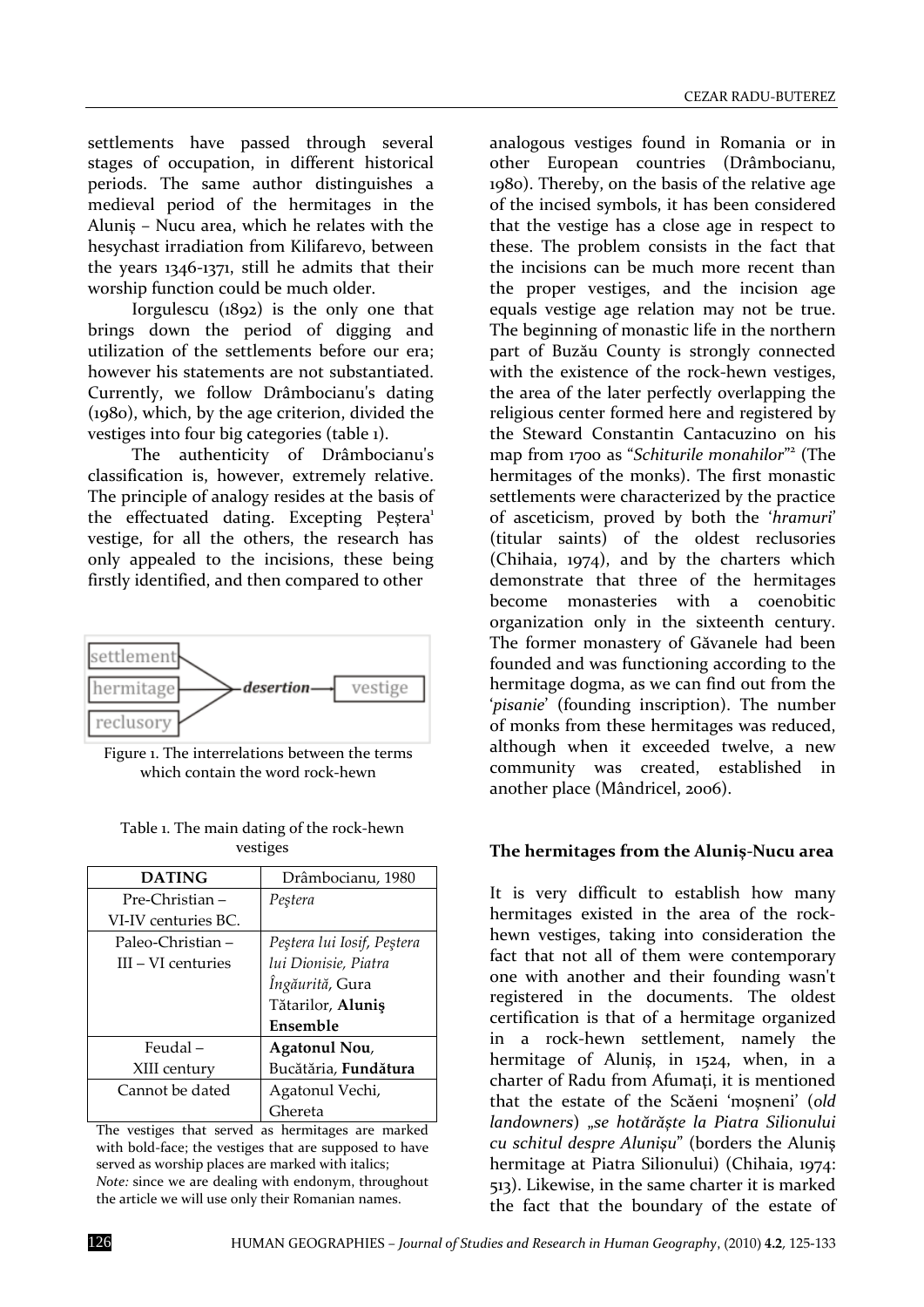Scăeni "*la Vîrfu Agatonul se hotărăşte cu schiturile*" 3 (borders the hermitages at Agatonului Peak). Therefore, we know that in 1524 several hermitages were the neighbors of the Scăeni estate, but their names and '*hramuri*' aren't specified in the charter. We learn about these pieces of information from another charter, from 1587, when the voivode Mihnea Turcitul makes a donation "*mănăstirii numită Motnău unde este hramul Sfintei Troiţe şi mănăstirii Agaton unde este hramul Sf. Ioan Zlataust şi mănăstirii ce se cheamă Ion Bogoslov"* (to the Motnău, Agaton and Ion Bogoslov monasteries)their surrounding estate. The document proves that until that moment, the three hermitages whose monks had lived without personal fortune, on the voivodal lands, become therefore organized monasteries, marking the passing from the anachoritic to the coenobitic organization.

Later, in 1596, Prince MihaiViteazul founds a monastery with the '*hram*' Sfântu Gheorghe (St. G, in the middle of the Nucu monastic ensemble, with the intention of coordinating all of the surrounding hermitages (Mândricel, 2006:58). Sfântu Gheorghe became in short time the most important monastic settlement, distinguishing itself later as a centre of culture and religious education. We do not know all the hermitages subordinated to this monastery, although local tradition recalls the existence of twelve old hermitages "*iar din ele nu esistă de cât celle 'n stânci săpate şi biserica cea mare şi urme din celelalte*" (and all of them are carved in stone, a big church and traces of the others) (Aricescu, 1872;78). The big church is referring exactly to the Sfântu Gheorghe monastery, apart from which we find out that there were other hermitages too, both in rock-hewn settlements and in traditional, rock or wooden constructions. More precisely, we certainly know that only in 1786 "*au fost şi 12 sfinte biserici schituleţe care fiecare stăpânea câte un petic de loc împrejur, dar după vremi dărăpănându-se s-au împresurat de moşneni rămânând numai schitul Fundătura*" (there have been twelve church hermitages, each one of them owning a small patch of land, but after a while, they have been run-down and besieged by the '*moşneni*', Fundătura being the only one to remain) (Filitti, 1919:158).

Between the '*moşneni*' and the hermitages there have always been tense relations, because of several infringements of the estate, on one side and another. Both the terrain conditions and the frequent conflicts with the '*moşneni*', which did not respect the property rights of the monastic settlements, made that the hermitages from the Aluniş - Nucu area never became wealthy nor very important in social life. By turn, the hermitages were dissolved and the monks have dissipated or have been moved, as in the case of the nuns from Sfântu Gheorghe, which, after the decommissioning, in 1871, have reached the hermitage of Barbu, on Nişcov Valley (Mândricel, 2001: 140). The rock-hewn-church from Aluniş, that became parish church after 1864 (Chihaia, 1976:242), is the only worship place of this type in Buzău County that has conserved its function without interruption until the present day. Apart from this, the church of the former hermitage Găvanele, dissolved in 1903, operates as a parish church for its village (Mândricel, 2006:22).

From medieval documents, we have identified a total of fourteen hermitages related to the area of the rock-hewn vestiges: Agaton, Aluniş, Arseniile, Cireşul, Ioan Bogoslov, Profiru, Fundătura, Găvanele, Sf. Gheorghe, Motnău, Muşcelul, Vornici, Sfinţii Apostoli and Giurgii. From these, Agaton, Aluniş and Fundătura were organized inside rock-hewn settlements (which appear in the documents exactly under these names) and Sf. Gheorghe, Găvanele, Motnău and Vornici have functioned inside wooden buildings. Arseniile, Cireşul, Muşcelul, Profiru, Ioan Bogoslov, Sfintii Apostoli and Giurgii hermitages have disappeared and could not be located because of the lack of toponyms or other elements of identification.

Even though the existence of many hermitages organized in rock-hewn vestiges cannot be denied, information is extremely limited. Peştera, Peştera lui Iosif and Piatra Îngăurită are vestiges that could have accommodated hermitages. These are the only locations where the size and the interior configuration represent indubitable proof. Furthermore we must not forget the abundance of Christian incisions and some possible wooden annexes, set in the niches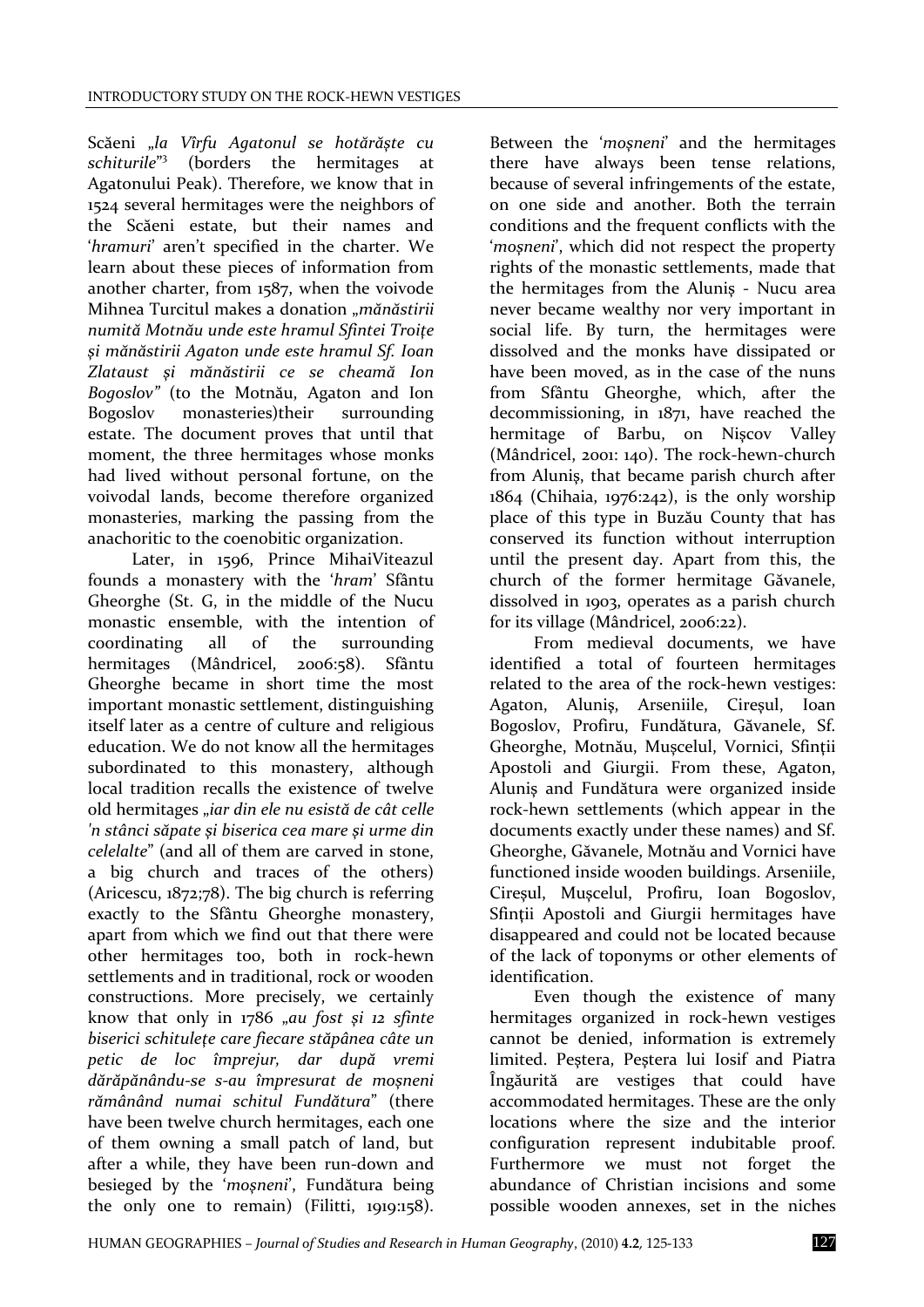

Photo 1. Peştera lui Iosif – exterior view Photo: Mihai Adrian Ion, 2008

and alcoves dug in the exterior walls as are those at Aluniş, Fundătura and Agaton. In this case, it is quite evident that the existing niches at Peştera, PeşteraluiIosif and Piatra Îngăurită have been used for the same purpose, but this cannot be decisively demonstrated (photo 1).

Also, most of the hermitages have appeared, throughout time, with many different versions of their names. Thus, Agaton hermitage was also recorded as Atonul (Regleanu, 1958:193), IoanBogoslov as Ion Bogoslavul (ibidem:266), Bogoslav (ibidem:173) or Bogoslovul (Mândricel, 2006:80), Profiru as Porfiru or Profirie (Chitu, 1980:26), etc, however we are discussing about the same monastic settlements.

### *Arseniile*

Arseniile hermitage, with the St. Simion '*hram*', appears in a single document from 1714 (Chiţu, 1980) and is the only hermitage we are studying whose location might be outside the Aluniş - Nucu area. Even though some sources identify it as Agaton (Muzeul Judetean Buzău, 2000), and Chiţu (1980) locates it at Piatra Îngăurită based on the Arsenia toponym, in the Great Geographical Dictionary of Romania  $(1898)$  there is a mention about a hamlet named Arsele, in Nehoiaşu commune, on the left bank of Buzău river. In the same book, there is also a reference about a hermitage named Arsele, decommissioned and left in ruins at that time, situated very close to the mentioned hamlet. This information is confirmed by some cartographic documents, including the maps of Antonio Gigli Veneto (1718) and Pierre G. Chanlaire (1810) where an



Figure 2. Arsele village: a) on the map of Marco Antonio Gigli Veneto (1718) *Source*: *National Library of France* b) on the map of Pierre G. Chanlaire (1801) *Source: National Central Library of Firenze*

Arsele village appears on Buzău Valley (figure 2). Stoica and Stoicescu (1983) locate Arseniile hermitage, decommissioned and in ruins, on a mountain named Arsenia, not in Bozioru commune, but in Nehoiaşu village. Even in this situation, we cannot clearly establish if Arsele and Arseniile hermitages are one and the same.

In a charter from June 14th 1839, which represents an act of allowance between the '*moşneni*' from Brăeşti and those from Găvanele, we find out that there have been numerous conflicts for a place of Brăeşti estate which is named Arseniile<sup>4</sup> ("pentru un loc din *moşia Brăeştice se numeşte Arseniile*"), also mentioning Calea Arseniilor (Arseniile Path) and Capul lui Arsenie (Arsenie's Head) toponyms. The document does not mention the existence of any religious settlements in the respective area.

### *Cireşul*

Cireşul hermitage is mentioned only once, in the charter given by Ştefan Cantacuzino on April 1st, 1714, in which it is exempt from the tithe, together with other hermitages (Regleanu, 1958:173). No other information is available. The toponym could be linked with Cireşului Peak and Cireşului Valley, a rocky terrain situated between Colti and Alunis valleys, in Colti commune. Locals argue about a derelict hermitage situated on Cireşului Peak<sup>5</sup>, but there is yet no material evidence to support this statement.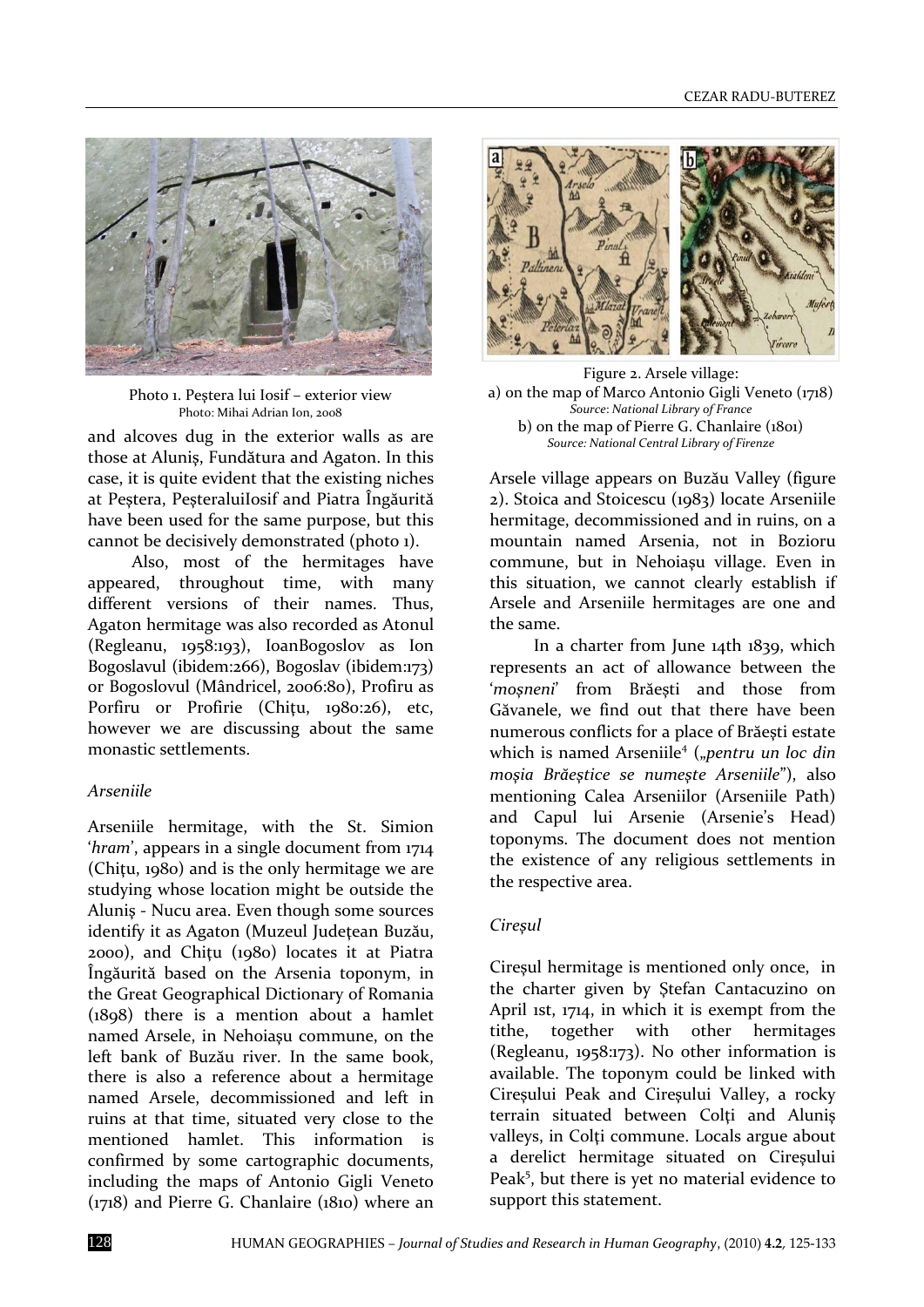### *Muşcelul*

Local tradition implies a hermitage or monastery in or near the village Muscelul Cărămănești in Colți commune<sup>6</sup>. Indeed, there was a hermitage named Muscelul referred to in 1669 (CBA, 1909). There are also two recent references, yet both of them locate the hermitage inaccurately. Stoica and Stoicescu (1983) discuss about "*schitul Muşcel în satul cu acelaşi nume, pe rîul Muscel, a doua jumătate a sec. XVII-lea (ante 1634)*" (Muscel hermitage located in the homonymous village, on Muscel river, in the second half of the seventeenth century). H. Constantinescu (1987:81) states that in "*Muşcel, în satul cu acelaşi nume, pe pârâul Muşcel în a doua jumătate a sec. XVII lea ante 1684, a existat un schit cu biserică de lemn dispărută*". (Muşcel, in the second half of the seventeenth century, before 1684, there was a hermitage with a wooden church, now disappeared). These two records wrongly locate the hermitage in Valea Muscelului village, today part of Pătârlagele town. The confusion is cleared up the Muică and Turnock (2007), who review the location from the original charter and determine the correct location of the hermitage in Muscelul Cărămăneşti.

Muşcel can be found in the charter given by Ştefan Cantacuzino on April 1st, 1714, together with other churches in the area of the rock-hewn vestiges in which they are exempt from the tithe (Regleanu, 1958:173). Later, a decree from March the 3rd 1760, mentions a gift of Rafail, monk at the hermitage of Muşcel (Regleanu, 1958:238). Thereafter, the hermitage does not appear in the documents anymore, perhaps being closed down. Its location is difficult to establish. The present church in Muscelul Cărămăneşti village, dedicated to St. Dumitru, was built between 1866-1867, within walking distance of the old church, probably a wooden one. Today, this church is recalled only by the existence of a "*troiţă*" (shrine) built on the spot of the former altar<sup>7</sup>. We cannot state with certainty whether this was the hermitage church Muscel. Burloiu- Petrescu (1977) argues that Camboru hamlet, located 1 km west from the

village of Muscel, has a "*clăca şi mănăstireşti*" (dependants who work on the estate of a monastery) origin, although he incorrectly locates Agaton hermitage nearby. Also, the northern part of Muscelul Cărămăneşti, located east of the church, bears the name of Popeşti (family name connected with priests).

### *Profiru*

From an undated and unsigned charter we find out that, once the founding of the hermitage of Sfântu Gheorghe, in the sixteenth century, another monastery, named Profiru, was founded, "tot într-acest trup al *schiturilor*" 8 (in the same area of hermitages). Profiru is first mentioned in 1678 in a decree issued by Gheorghe Duca (Mândricel, 2001), but we know that it existed before, when, in 1638, in an exchange of '*ocini*' (properties) at Aluniş monastery, a monk named Calivit from Porfire is signed as witness<sup>9</sup>. This can only mean the importance of the establishment, since a monk here had right of signature. A year later, in 1639, the boundaries of Sfântu Gheorghe estate had been established. In the section called "*Între Îz(v)oară*" (between the springs), its property was neighboring that of the Profiru hermitage<sup>10</sup>. During the first half of the eighteenth century, the hermitage was mentioned in all of the tax deduction decrees  $-$  June 18th 1714 (Stefan Cantacuzino)<sup>11</sup>, April 1st 1720 (Nicolae Mavrocordat)<sup>12</sup>, February 16th  $1731$  (Mihail Racoviță)<sup>13</sup> and August  $1733$ (Grigore Ghica)<sup>14</sup>. In 1736, Profiru was decommissioned and its monks were concentrated at Sfântu Gheorghe<sup>15</sup>. Chițu (1980) and Mândricel (2001) locate this hermitage at Peştera. Chiţu (1980) found a document from 1639 in which the Porfirie toponym was credited to a river he later indentifies as the one below Peştera, thus concluding that Profiru hermitage had existed inside this rock-hewn settlement. On the Planul Director de Tragere (Army Shooting Map) that contains Bozioru commune, the toponym Poianalui Profir is written immediately west of the Peştera lui Iosif vestige.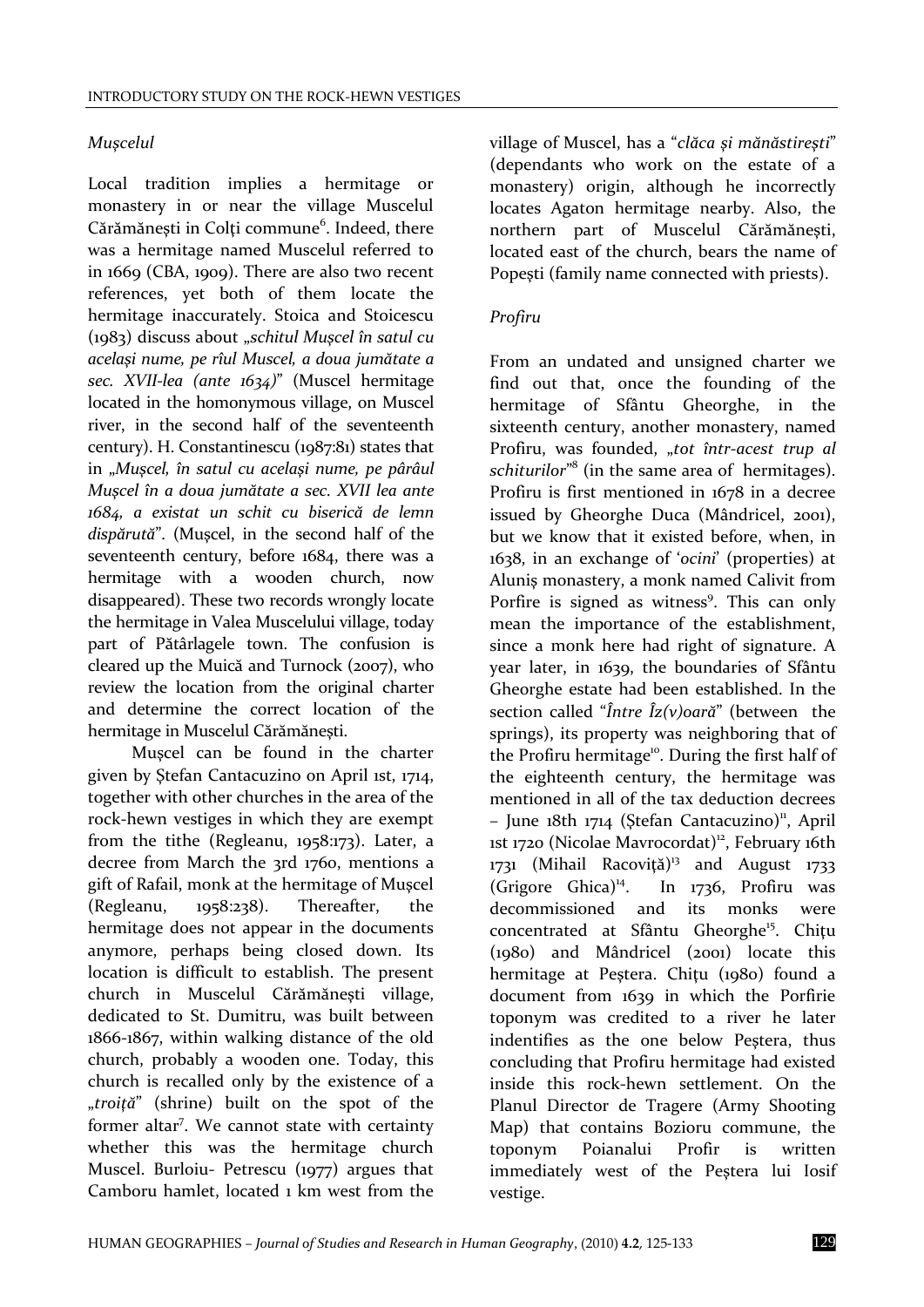#### *Ioan Bogoslov*

Ioan Bogoslov (John the Evangelist) was, together with Agaton and Motnău, one of the hermitages which, in 1587, received an estate from Mihnea Turcitul, thus becoming organized monasteries. Its location is difficult to determine, though. We know surely that Ioan Bogoslov was situated on the estate whose boundaries were decided through the decree from 1587. Inside these boundaries also lies Peştera lui Iosif (Aluniş and Fundătura were outside the estate and Agaton was itself a hermitage), which in many of the earlier studies was identified as Ioan Bogoslov (Chihaia, 1973, Chiţu, 1980). In truth, there are more possible locations for the former hermitage, including Peştera, Peştera lui Iosif, Piatra Îngăurită (all of them being rock-hewn settlements) or on the same place where Sfântu Gheorghe monastery was built in 1596 (Mândricel, 2006:58). The existence of Profiru hermitage inside Peştera lui Iosif does not exclude the existence of Ioan Bogoslov before it, especially since some sources suggest that the latter was destroyed during the Tatar invasion from 1596 (Chiţu, 1980:26). However, Ioan Bogoslov further appears in the same decrees as Profiru (1714, 1720, 1731 și 1733)<sup>16</sup>, and we can argue that the two hermitages may have been contemporary between 1596 and

1736, if Ioan Bogoslov continued to exist after 1596. It has been pointed out several times that many of the newer documents had been transcribed from earlier ones, without necessarily assuring that the information is still true. This could be the case for Ioan Bogoslov, with Mândricel (2006) insisting that the hermitage ceased to exist after 1596 and its later mentions are retakes from the original decree emitted by Mihnea Turcitul. It is certain that this is the explanation of a charter from May 4th 1786, in which a '*carte de blestem*' was given for the boundaries of the three hermitages' estate, despite the fact that all of them were long gone by that time (Chitu, 1980:26).

### *Sfinţii Apostoli*

This is the only hermitage that did not appear until the nineteenth century. Aricescu (1872) recorded one of his visits at a rock-hewn settlement where a '*bisericută*' (small church) named Sfintii Apostoli existed; it was situated on the road which started at Gura Teghii and arrived at Sfântu Gheorghe monastery. The author admits that he had inscribed his name on one of the walls. Mândricel (2001:141) identifies this worship place at Piatra Îngăurită. Following the tradition recorded by H. Constantinescu (1983), Piatra Îngăurită



Figure 3. The known hermitages in the Aluniş - Nucu area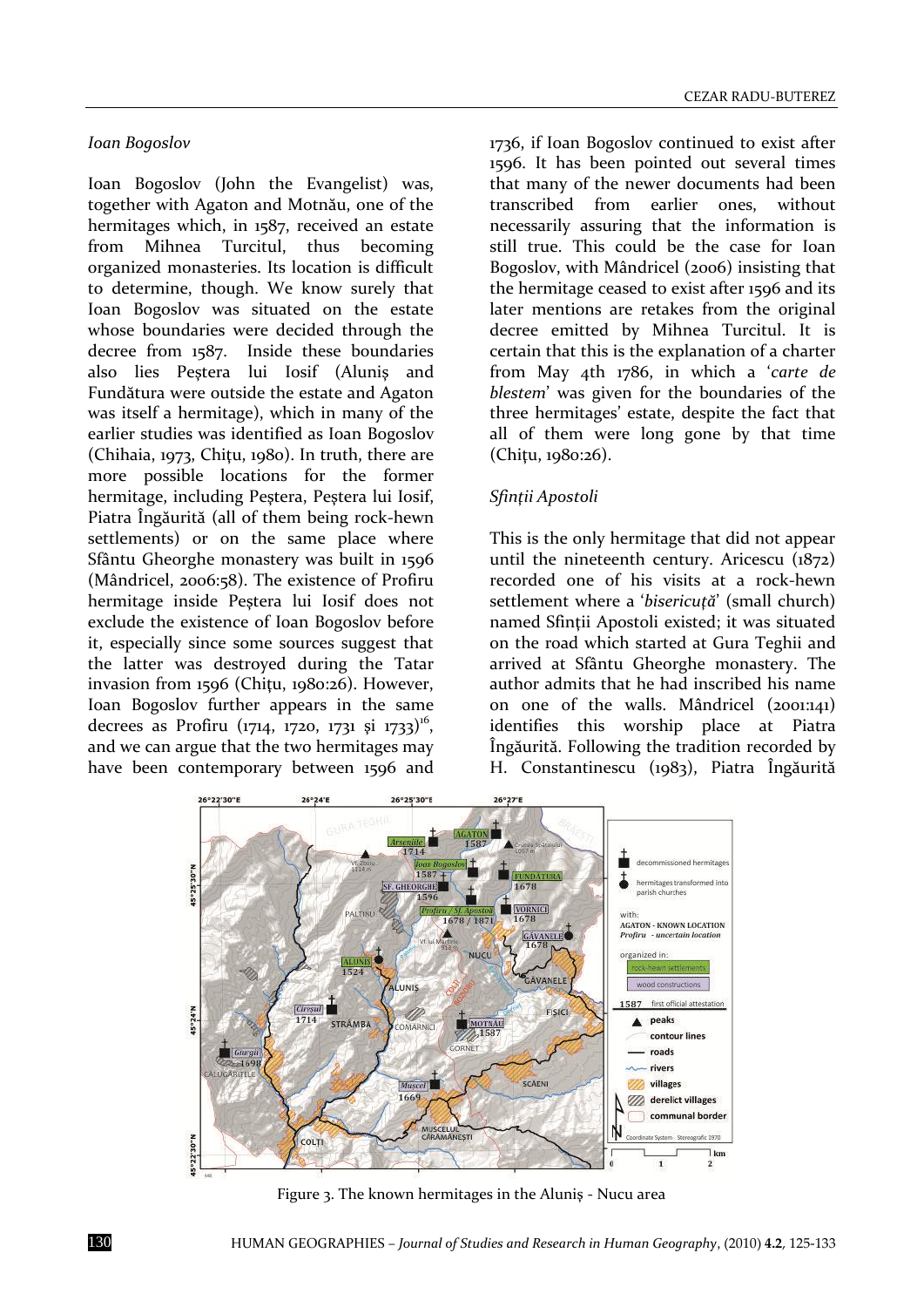served as a chapel to Sfântu Gheorghe and, since there is no other known rock-hewn church near that monastery, it is possible that Sfintii Apostoli functioned here. H. Constantinescu insists though that Sfintii Apostoli was organized at Peştera, based on the finding of Aricescu's inscription there.

### *Giurgii*

Giurgii hermitage was remembered only once, in 1698, located somewhere near Colti commune (Stoica şi Stoicescu, 1983: 271). The document mentions a pledge made by a man named Vişan to monk Daniil from Giurgii hermitage<sup>17</sup>. Since there is no rock-hewn vestige to have sheltered a place of worship in Colți commune (besides Aluniș) the Giurgii hermitage was most likely organized in a wooden building. Alexandru Odobescu in 1871, mentions the existence of a monastery on the outskirts of the village Călugăriţele (meaning nuns), in Colti commune. Indeed, Călugăritele, now derelict, maintains a quasihorizontal field in its western part, which is said to have been the place of a former hermitage of nuns, thus explaining the origin of the village $^{18}$ . It is unclear whether the hermitage from Călugăriţele was named Giurgii because there is no evidence to support this idea.

Summing up the information about the seven lost hermitages, without excluding the possibility that Arseniile was also located in the Aluniş - Nucu area, we sum up a total of fourteen known hermitages (figure 3). Therefore we are confronting with a difference between the number of those existent in 1786 and the number of those registered at least once in the documents. The difference is even bigger since we surely know that, in 1786, Agaton, Ioan Bogoslov and Profiru were decommissioned and Motnău had been moved to Cozieni commune after 1596 (Mândricel, 2006: 58) (figure 4).

The infliction of the titular saints to some of them (as Ioan Bogoslov) as hagionyms in the documents at that time could represent a reason for the fact that we cannot clearly identify the hermitages in the area of the rockhewn vestiges. The dissolution of a hermitage equalized thereby, with the loss of the hagionym. The only old cartographic material that can represent a starting place is the map created under the command of general Specht, from 1791, in which, on the northern slope of the Zboiu massif, the toponym ''*Skitt*'' appears registered, alike the one used for Sfântu Gheorghe monastery. In the notes of Al. Odobescu a '*skit ruinat*' (ruined hermitage) appears mentioned on Zboiu Peak, without specifying other details (Chihaia, 1974:515, annex  $3$ ).



*Source*: Edited after Chihaia (1973), Chiţu (1980) and Mândricel (2006). *Note*: only those hermitages for which we have charters for at least two nonconsecutive years appear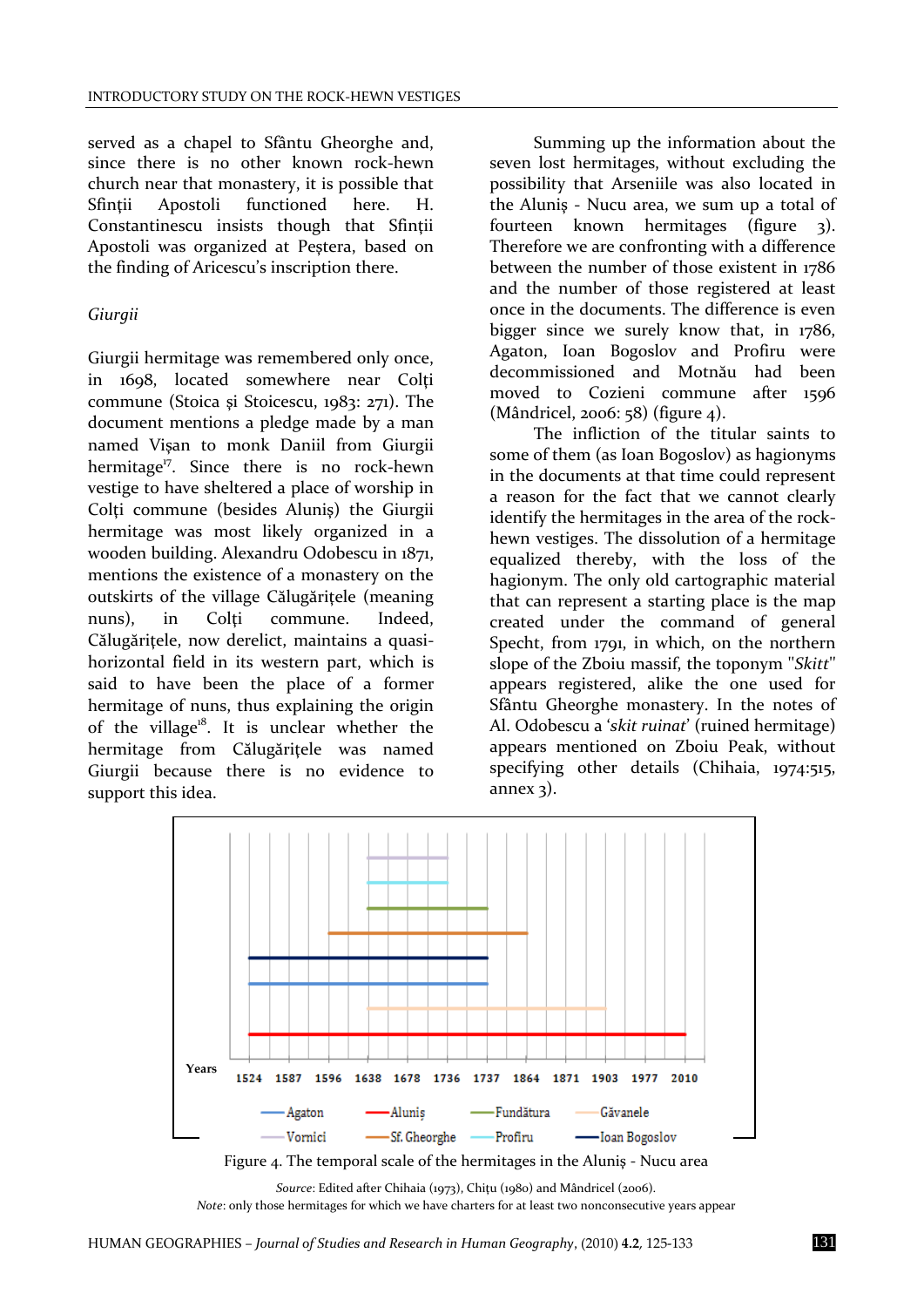## **Conclusions**

The origin of the rock-hewn vestiges and the purpose of their digging can't be yet established with precision, however, by their subsequent functionality, they provided the Aluniş - Nucu area with a unique aspect and played a crucial role in its dynamics. The most important period of activity of the rock-hewn settlements was that in which some of them were occupied by monks and used as worship places. The appearance of some wooden hermitages, as Sfântu Gheorghe, in this area, in the sixteenth century, denotes however, the fact that the practice of digging in stone ceased a long time ago to be of topicality. The only known hermitages organized in rockhewn settlements are Aluniş, Agaton and Fundătura, whose toponyms were kept until present time. Apart from these, there are eleven other known hermitages, of which seven have disappeared and the rest have operated in wooden buildings with known location. The identification of the disappeared hermitages cannot be done with certainty, precisely because of the lack of some toponyms which could help localize them or at least restrict the searching area. Cleary, the missing toponyms could restrain us when searching the historical documents which may contain information about them, but referring to names we are unfamiliar with.

The number of certified hermitages at the end of the eighteenth century appears as being smaller than those we know, although we must consider the fact that not all of them have been contemporary. We do not exclude the existence of other former hermitages in the Aluniş-Nucu area; nevertheless, the charters do not provide any further details about other organized worship places.

The flourishing of the monastic establishments between the sixteenth and nineteenth centuries, as the passing from asceticism to coenobitism, could not have been possible without the background of a tight connection between the population and the church, by the wish of keeping and strengthening the ancestral faith.

Undeniably, this area has been one of the biggest centers of Christian-orthodox spirituality in Muntenia, proved by the great

number of hermitages and reclusories and the importance that the Romanian princes granted them throughout time.

More complex investigations concerning the rock-hewn vestiges and the hermitages from the Aluniş-Nucu area are presently undergoing.

1 The relative translations for the names of the vestiges are the following: Aluniş - hazelnut grove, GuraTătarilor – Tatar's entrance, Agaton (old and new) – a Greek first name, Bucătăria – the kitchen, Fundătura – the impasse, Ghereta – the booth, PeşteraluiDionisie – Dionisie's Cave, PeşteraluiIosif - Josef's cave, Peştera – the cave, Piatra Îngăurită – the pierced stone.

1

<sup>&</sup>lt;sup>2</sup> Biblioteca Academiei Române, Serviciul Hărți, S 50.

<sup>&</sup>lt;sup>3</sup> Arhivele Statului București, Episcopia Buzău, Cop. XCII bis / 1-17, f.14.

<sup>4</sup> Direcţia Judeţeană a Arhivelor Naţionale Buzău, Subocârmuirea plaiului Pârscov, 149/1839, f. 347 şi 357.

<sup>5</sup> Informer Ciprian Chiriac, Colţi, 2010.

<sup>6</sup> Informer Dumitru Radu, Muscelul Cărămăneşti, 2010.

<sup>7</sup> Informer Grigore Rotaru, Muscelul Cărămăneşti, 2010.

<sup>8</sup> Arhivele Statului Bucureşti, Episcopia Buzău, XCII bis, 10, undated and unsigned draft.

<sup>&</sup>lt;sup>9</sup> Arhivele Statului București, Mănăstirile Bradu, Hanu Greci, Codreni, III/.

<sup>&</sup>lt;sup>10</sup> Arhivele Statului București, Episcopia Buzău,  $VI/3$ .

<sup>&</sup>lt;sup>11</sup> DANIC București, Episcopia Buzău, C/1, ms 171, f.275v – 276.

 $12$  DANIC București, Episcopia Buzău, C/2, ms 171, f.276.

<sup>&</sup>lt;sup>13</sup> DANIC București, Episcopia Buzău, C/6, ms 171,  $f.276v - 277v.$ 

<sup>&</sup>lt;sup>14</sup> DANIC București, Episcopia Buzău,  $C/5$ , ms. 171, f.277v – 278.

<sup>&</sup>lt;sup>15</sup> Arhivele Statului București, Documente istorice, Cop. XCII bis/ 1-17, f.15.

 $16$ See notes 11,12,13 and14.

<sup>&</sup>lt;sup>17</sup>DANIC București, Episcopia Buzău, XIV/37, ms 173, f.172v.

<sup>&</sup>lt;sup>18</sup> Informer Ciprian Chiriac, Colti, 2010.